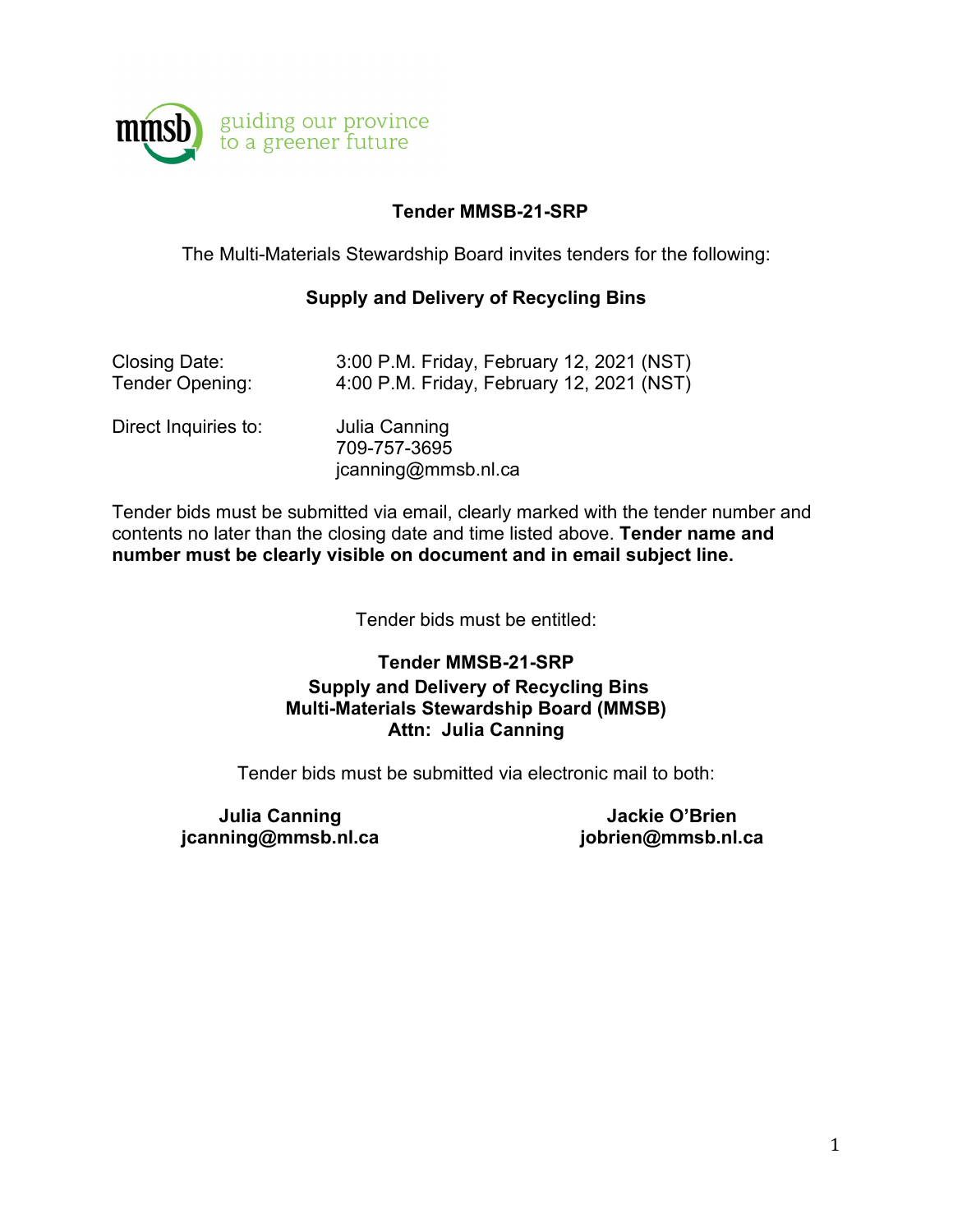## **1.0 Scope**

- 1.1 Source-separated recycling bins allow for sorting multiple waste streams with the goal of increasing waste diversion and reducing the environmental impact associated with landfill disposal.
- 1.2 MMSB is seeking tenders from parties interested in supplying recycling bins as per the specifications outlined in Appendix A. Bins must be delivered to the addresses specified in Appendix B within six weeks after the tender is awarded.

# **2.0 General**

- 2.1 For the purpose of this document, the Multi-Materials Stewardship Board will be referred to as "MMSB". "Bidder" will refer to any entity that intends to submit a bid for this Invitation to Tender. "Successful Bidder" will refer to the Bidder with which MMSB intends to enter into a contract with for the services described in this document, as determined by MMSB.
- 2.2 Any change or modification to the tender specifications will be made in writing only. Any verbal representation made by either the Bidder or MMSB will not be considered to be binding on either party.
- 2.3 Any errors or oversights that are discovered in this document, or any clarifications that may be required, are to be brought to the attention of MMSB. Bidders will not be given an advantage due to errors, omissions or ambiguities that may be present in this document.
- 2.4 All responsibilities, costs, risks and expenses arising from or in relation to the contemplation, participation, preparation and submission of a bid, or in the provision of further information in connection with this tender document by it or any other party, shall be borne entirely and solely by the Bidder. MMSB and its employees, officers and directors shall neither have nor incur any liability towards any Bidder or party which incurs any costs, liabilities or damages in the consideration of, or in the making of a submission, pursuant to this tender document.
- 2.5 Notwithstanding any statement to the contrary in this tender document, MMSB reserves any and all rights not to proceed further following the release of the tender document or to cancel the process at any time thereafter. Furthermore, MMSB shall not be bound to consider, evaluate or accept any submission whatsoever and may choose to reject any or all submissions including the Bidder submitting the lowest bid, at its sole and absolute discretion. In any of these circumstances, MMSB and its employees, officers and directors shall neither have nor incur any liability towards any Bidder or party for any claims, whether for costs or damages, and whether incurred by the Bidder or party in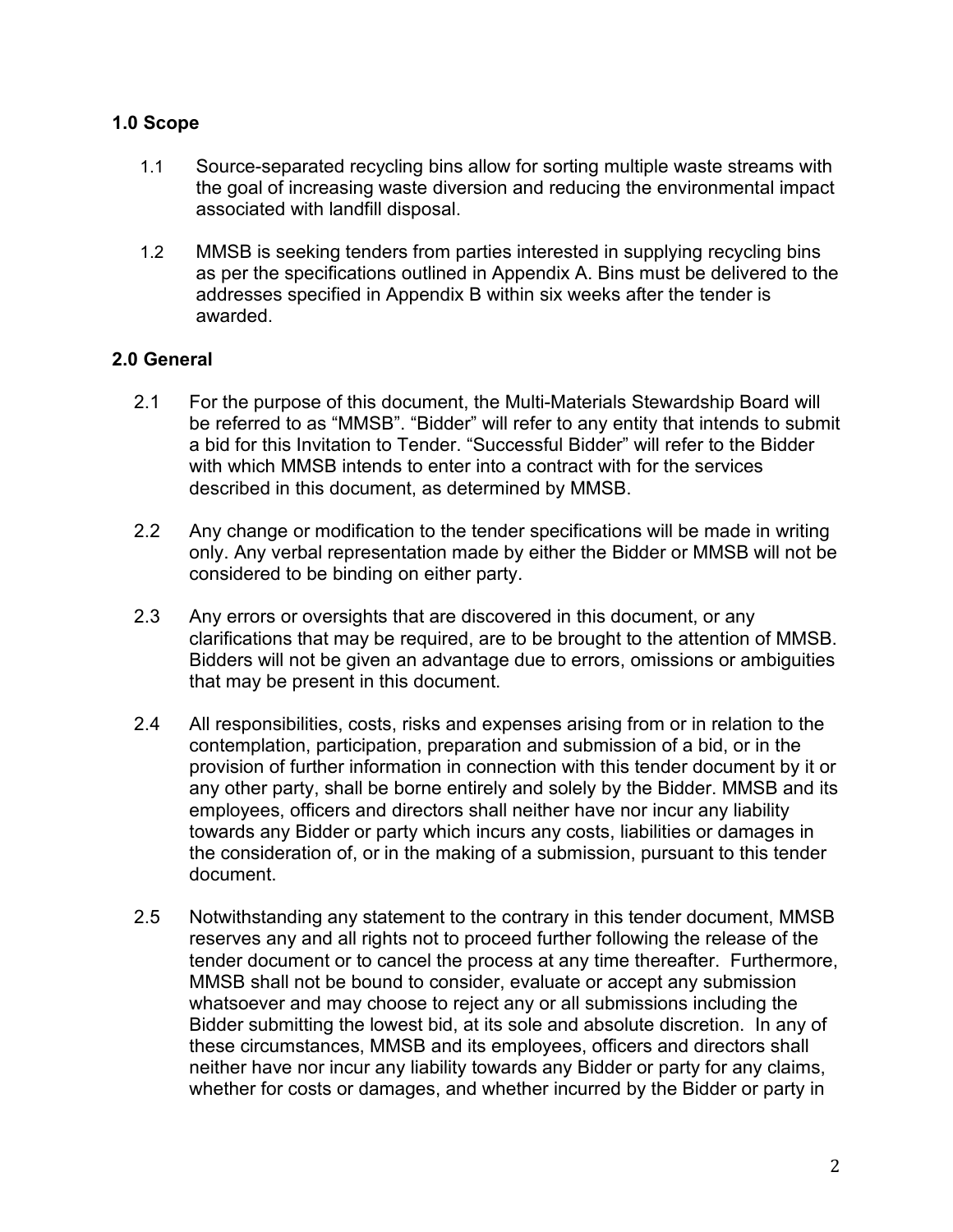preparing its submission, providing additional information and clarification requested by MMSB, including any loss of anticipated profit in connection with this tender document, or for any other matter whatsoever.

- 2.6 While MMSB has used considerable effort and care to ensure that any and all statements and information in this tender document are accurate and will continue such effort and care in response to any inquiries related thereto, the information is supplied solely as a guideline for the use of Bidders. Nothing in this tender document, or in any response to any inquiries related thereto, is intended to relieve Bidders from forming their own opinions and conclusions with respect to the matters addressed in this tender document. Any person making use of, or relying on, this information for any purpose, does so solely at their own risk, with no warranty or guarantee of accuracy, expressed or implied, by MMSB.
- 2.7 MMSB reserves the right to modify the terms of this tender document at any time in its sole discretion through a written addendum. Addenda will be made available to all registered Bidders in accordance with the provisions outlined in this tender document.
- 2.8 Quantities contained in this tender are firm commitments on the part of MMSB.
- 2.9 All tenders submitted to and received by MMSB shall be accorded confidential treatment by MMSB, subject to the application of the **Access to Information and Protection of Privacy Act** and/or an order from a Court of competent jurisdiction in the Province of Newfoundland and Labrador or Canada.
- 2.10 Requests for clarification or additional information pertaining to this tender document will be accepted by electronic mail, up to 48 hours (two days) prior to the closing date to the following email address: jcanning@mmsb.nl.ca.
- 2.11 Interpretations or explanations will not be considered part of the tender document. Clarifications or changes will be issued in the form of an addendum to all Bidders recorded as receiving tender documents. Bidders must insert the number of all addenda to this tender in the space provided in the **Tender Bid Form** (Appendix C) and if no addendum has been received, the word "none" should be inserted. If the space is left blank, all addenda will be deemed to have been received. Bidders are cautioned that it is their responsibility to ensure that they receive all information relevant to this tender. MMSB will not be responsible for Bidders who fail to inform themselves regarding the scope and nature of the work.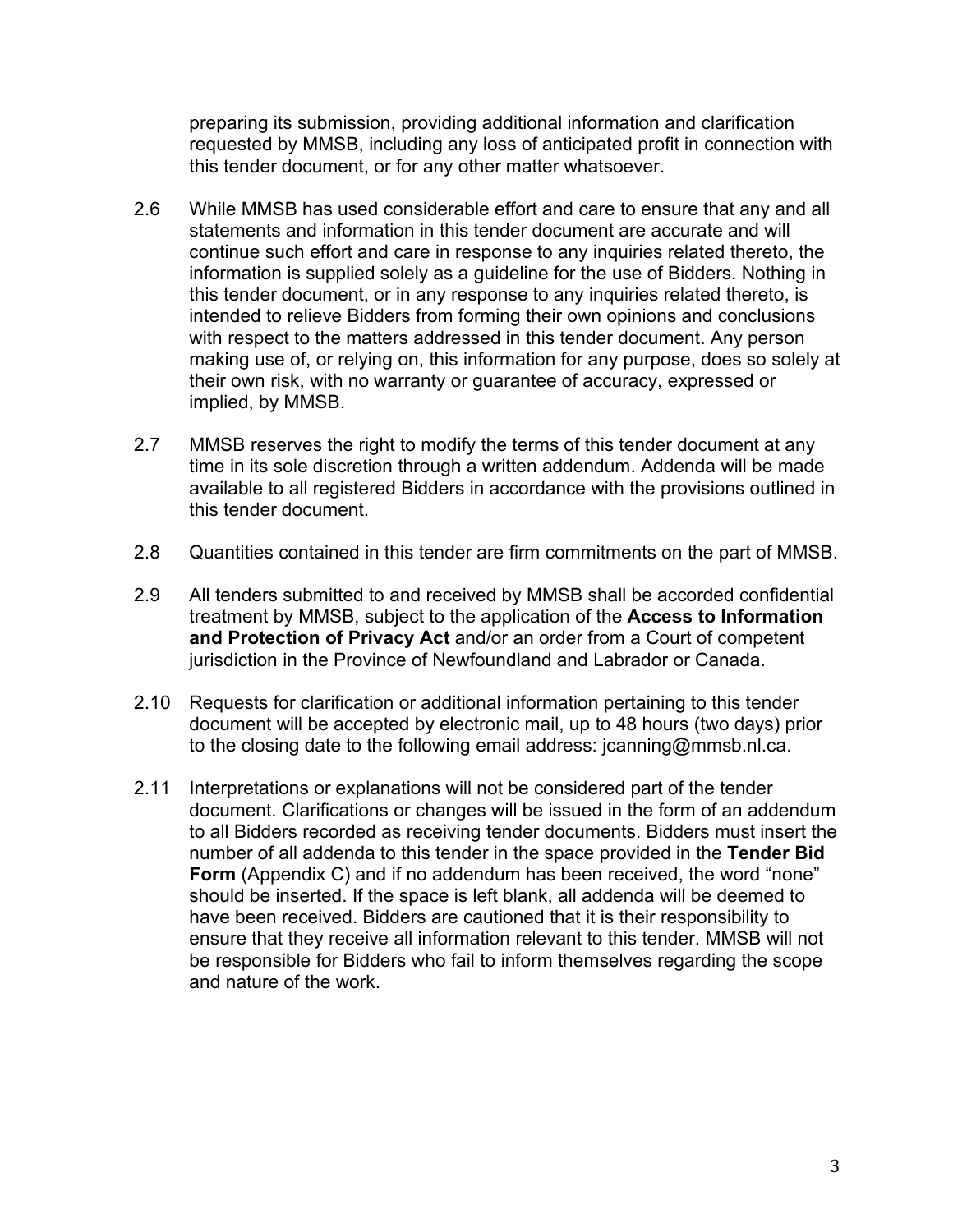## **3.0 Tender Submissions**

3.1 Tender submissions shall be clearly marked with the tender name and the name of the Bidder. Tenders shall be received electronically no later than 3:00 p.m. Newfoundland Standard Time on Friday, February 12, 2021 to the following email addresses:

## **Tender MMSB-21-SRP Supply and Delivery of Recycling Bins Multi-Materials Stewardship Board (MMSB) Attn: Julia Canning**

Tender bids must be submitted via electronic mail to both:

**Julia Canning [jcanning@mmsb.nl.ca](mailto:jcanning@mmsb.nl.ca)**

**Jackie O'Brien [jobrien@mmsb.nl.ca](mailto:jobrien@mmsb.nl.ca)**

- 3.2 Submissions received will be opened and verified by two MMSB representatives by video recording. Submissions received after the closing date and time shall not be accepted or considered.
- 3.3 Tenders received by facsimile or delivered to the offices of MMSB by the Bidder or a third party on behalf of the Bidder will not be accepted or considered.
- 3.4 A Bidder may amend or withdraw its tender prior to the closing date and time by submission of a written notice to MMSB in the same form as outlined above. A Bidder may not change its tender in any respect whatsoever after the closing date unless requested by MMSB for purposes of clarification or the provision of additional information pursuant to the process described in Section 2.10 of this tender document.
- 3.5 For a tender bid to be considered, Bidders shall submit relevant bids by completing the **Tender Bid Form** outlined in Appendix C. Bids shall be submitted in Canadian dollars (\$CAD), exclusive of HST and shall be duly signed by an authorized responsible officer of the corporate entity submitting the tender. The tender bid must be received by electronic mail, as outline above and no later than the tender closing time.
- 3.6 Unit costs **must** represent all: prime costs, allowances, permits, fees, royalties, custom duties, foreign exchange charges, transportation, delivery, postage, all overhead and profit, all coordination fees and insurance premiums. HST or other applicable sales taxes are exclusive.
- 3.7 All bids and accompanying documentation submitted prior to the closing time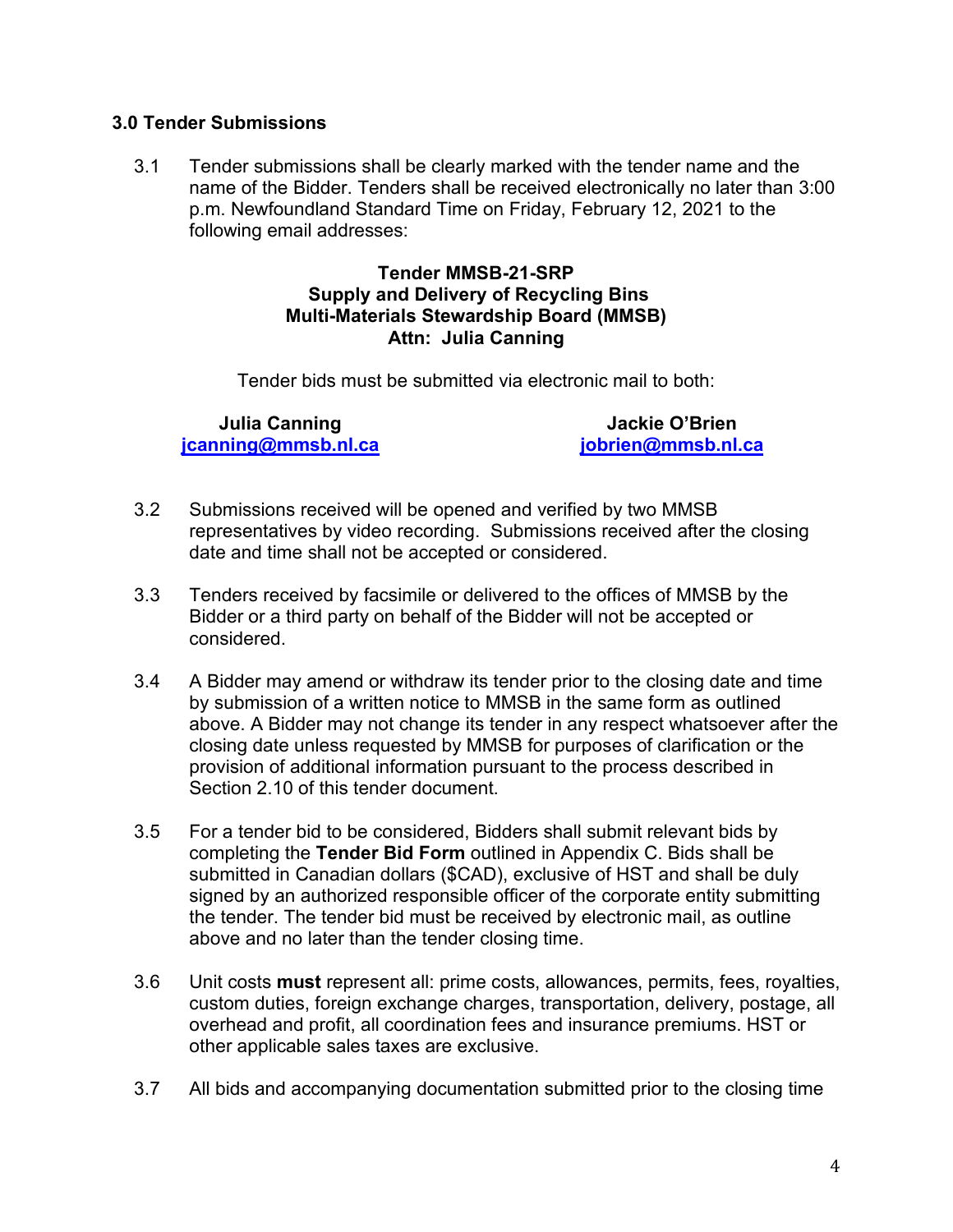are considered the property of MMSB.

- 3.8 All bids received by MMSB in relation to this tender, will be held in strict confidence and will not be shared with any third party, with the exclusion of legislative rights and procedures (e.g. audits).
- 3.9 The **Tender Bid Form** (Appendix C) must be signed by an authorized officer of the bidding contractor. The Bidder's signature must be by an authorized responsible officer of the corporate entity.
- 3.10 Bids must remain open to acceptance and are irrevocable for a period of 60 days after the invitation closing date.

# **4.0 Award of Tender**

- 4.1 MMSB reserves the right to void any bid which deviates from the minimum specifications. If a Bidder does not submit, with their bid, electronic brochures of products being tendered, containing all relevant information to confirm specifications, then MMSB reserves the right to reject their tender bid.
- 4.2 If a tender fails in some way to comply with the specific requirements of the tender document, which in the sole discretion of MMSB is not material, MMSB may waive the failure and accept the tender.
- 4.3 MMSB reserves the right to accept any part or all of any tender submitted depending on individual prices submitted.
- 4.4 This tender will be evaluated using the Total Tendered Price in the **Tender Bid Form** located at the end of this document. In case of a calculation error in the Total Tendered Price, **Unit Price** will govern.
- 4.5 Bidders are required to complete the Price Chart located in Appendix C at the end of the **Tender Bid Form** in its entirety. Failure to do so will result in disqualification.
- 4.6 MMSB anticipates that award of tender will be made on or before Friday, February 19, 2021.
- 4.7 The Successful Bidder will be required to demonstrate compliance with the terms, conditions, and specifications of the tender. Any claims made by the Bidder in this tender will constitute contractual guarantees and will be considered as binding.
- 4.8 Any purchase order issued pursuant to this Invitation to Tender will be issued in the name of the Successful Bidder exactly as that Successful Bidder's personal or corporate name is stated in the tender document.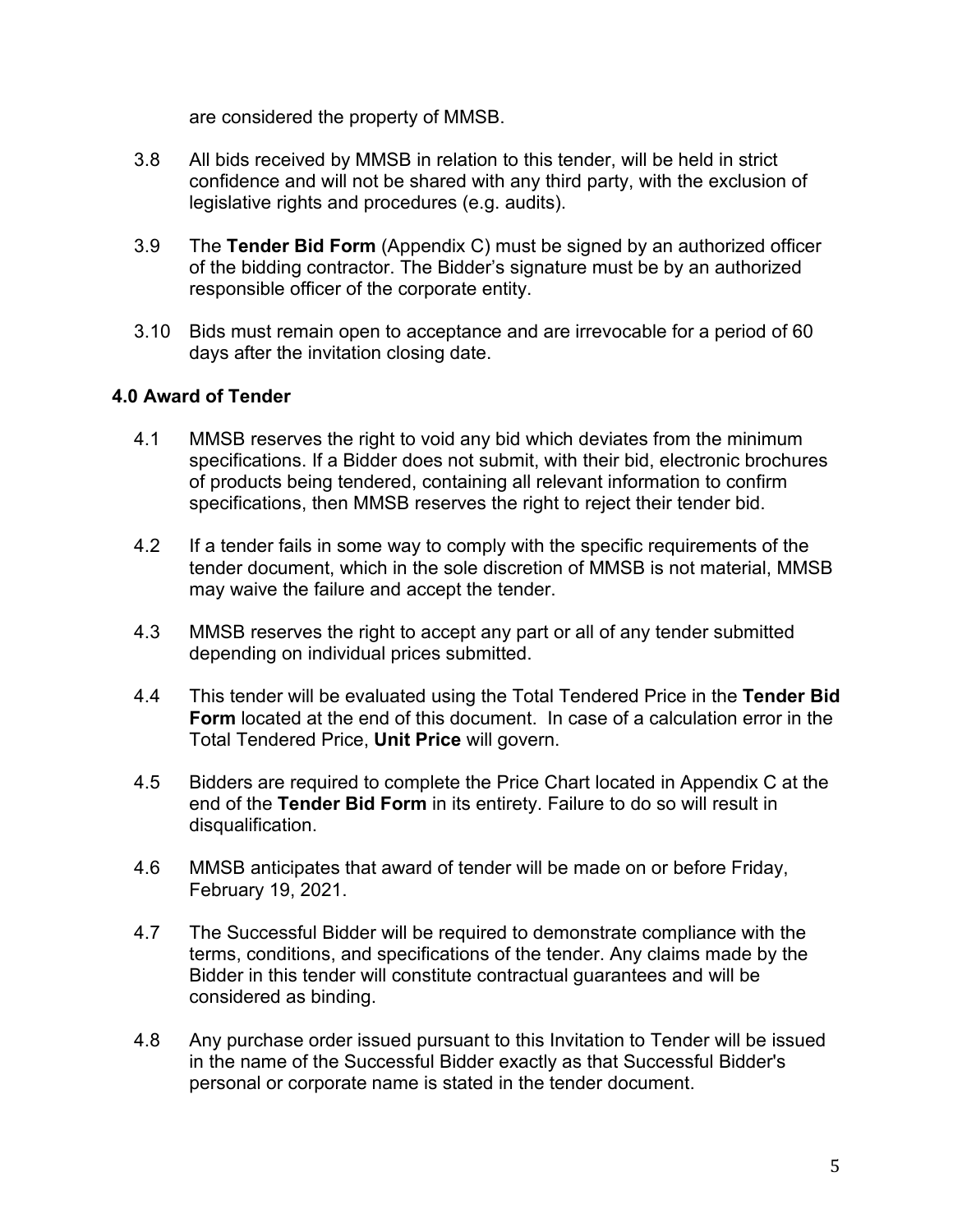- 4.9 If it is determined that service requirements of this tender are not being adhered to, the Successful Bidder will be notified that payments due will be withheld until service problems are rectified to the satisfaction of MMSB.
- 4.10 MMSB also reserves the right to offset any other payment due to the Successful Bidder should service problems persist and not get resolved.
- 4.11 Any contract issued as a result of this Invitation to Tender will be subject to cancellation by either party within 60 days of written notice. Repercussions to MMSB, if any, arising from the awarding of this tender will result in immediate cancellation. Liability for such an occurrence will be solely with the Bidder.
- 4.12 Neither acceptance of a submission nor award of tender with MMSB shall constitute approval of any activity or operation contemplated by the Successful Bidder that requires an approval, permit or license pursuant to any federal, provincial or municipal statute, regulation, by-law or authority. The Successful Bidder will be required to obtain all such approvals, permits, authorities or licenses at its own cost and risk, and shall make these available to MMSB as requested.
- 4.13 The Successful Bidder shall be required to indemnify MMSB from any and all liabilities related to the provision of the services described in this tender document.

# **5.0 Delivery**

- 5.1 Bins **must** be delivered to the addresses specified in the **Transportation Requirements** (Appendix B) within six weeks after the award of tender.
- 5.2 Delivery of materials/services must be by Freight On Board (F.O.B.) to all locations as listed in the **Tender Bid Form** (Appendix C). All shipments must be packaged to avoid breakage or spoilage. The Successful Bidder shall be responsible for any damages caused during transportation and delivery.
- 5.3 Deliveries will only be accepted Monday to Friday, 8:30 A.M. 3:30 P.M. (NDT or NST, as applicable). Deliveries will not be accepted on school holidays.

# **6.0 Payment**

6.1 MMSB shall pay to the Successful Bidder the tendered price within 30 days upon receipt of delivery of all bins supported by an invoice and supporting documentation confirming receipt.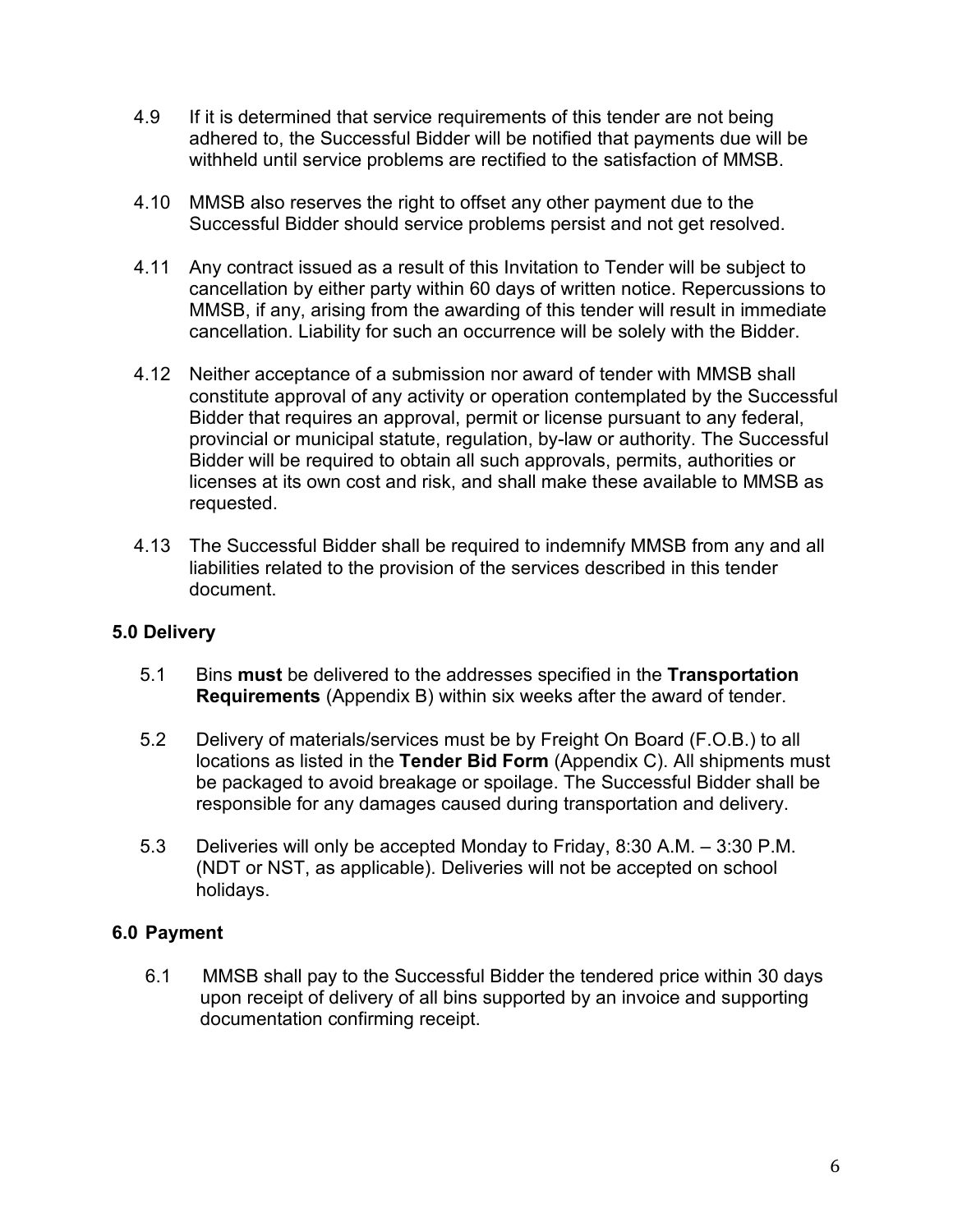# **7.0 Bid Submission Checklist**

- $\checkmark$  Tender Bid Form (Appendix C).
- $\checkmark$  Photos of all bin types, warranty information and electronic brochures confirming all required specifications as outlined in Appendix A, **Specifications**.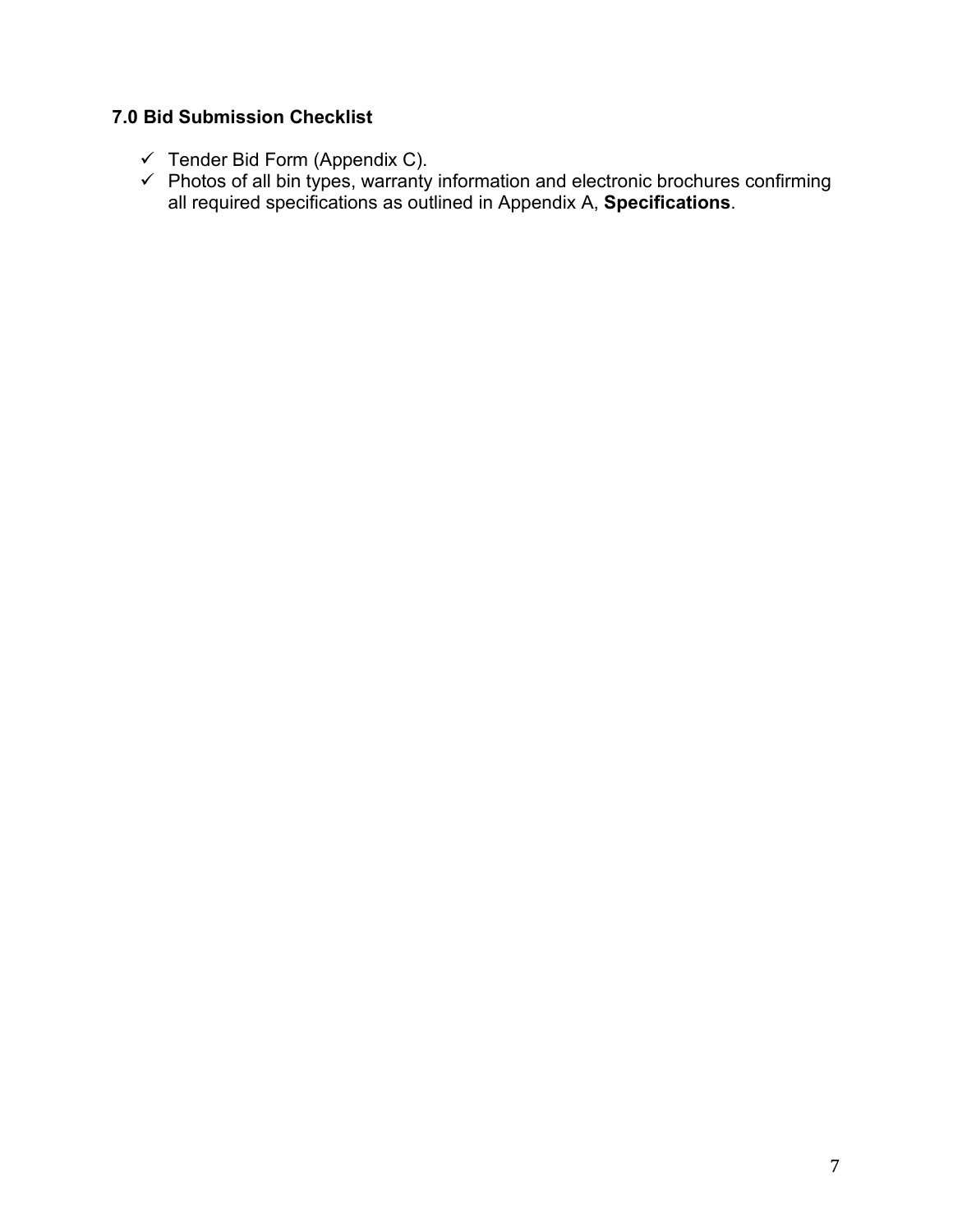## **Appendix A: Specifications (Multi-Materials Stewardship Board Tender MMSB-21-SRP)**

In addition to the specifications listed in the chart below, all products supplied and delivered are subject to the following:

- **Durability** Must withstand high traffic areas for indoor use and frequent movement.
- **Warranty** Minimum 5 year guarantee.
- **Environmental Considerations** Bins must be made with minimum 25% recycled content. Bins shall be packaged properly to ensure no damage during shipment.
- **Consistency**  All large bins must be the same size and shape; small green and small red bins must be the same size and shape; and large and small bins should be similar in shade for each colour and must not include covers or other accessories.

| <b>Type</b>    | <b>Description</b><br>(Size and Colour)     | Quantity | <b>Details</b>                                                         |
|----------------|---------------------------------------------|----------|------------------------------------------------------------------------|
| 1              | <b>Large Blue</b><br><b>Recycling Bins</b>  | 163      | Size: approx. 76 litres/23 gallons<br>For hallway paper                |
| $\overline{2}$ | <b>Small Blue</b><br><b>Recycling Bins</b>  | 1104     | Size: approx. 10 litres/3 gallons<br>For classroom paper               |
| 3              | <b>Large Red</b><br><b>Recycling Bins</b>   | 111      | Size: approx. 76 litres/23 gallons<br>For hallway mixed containers     |
| 4              | <b>Small Red</b><br><b>Recycling Bins</b>   | 510      | Size: approx. 26 litres/28 quarts<br>For classroom mixed containers    |
| 5              | <b>Large Green</b><br><b>Recycling Bins</b> | 111      | Size: approx. 76 litres/23 gallons<br>For hallway beverage containers  |
| 6              | <b>Small Green</b><br><b>Recycling Bins</b> | 510      | Size: approx. 26 litres/28 quarts<br>For classroom beverage containers |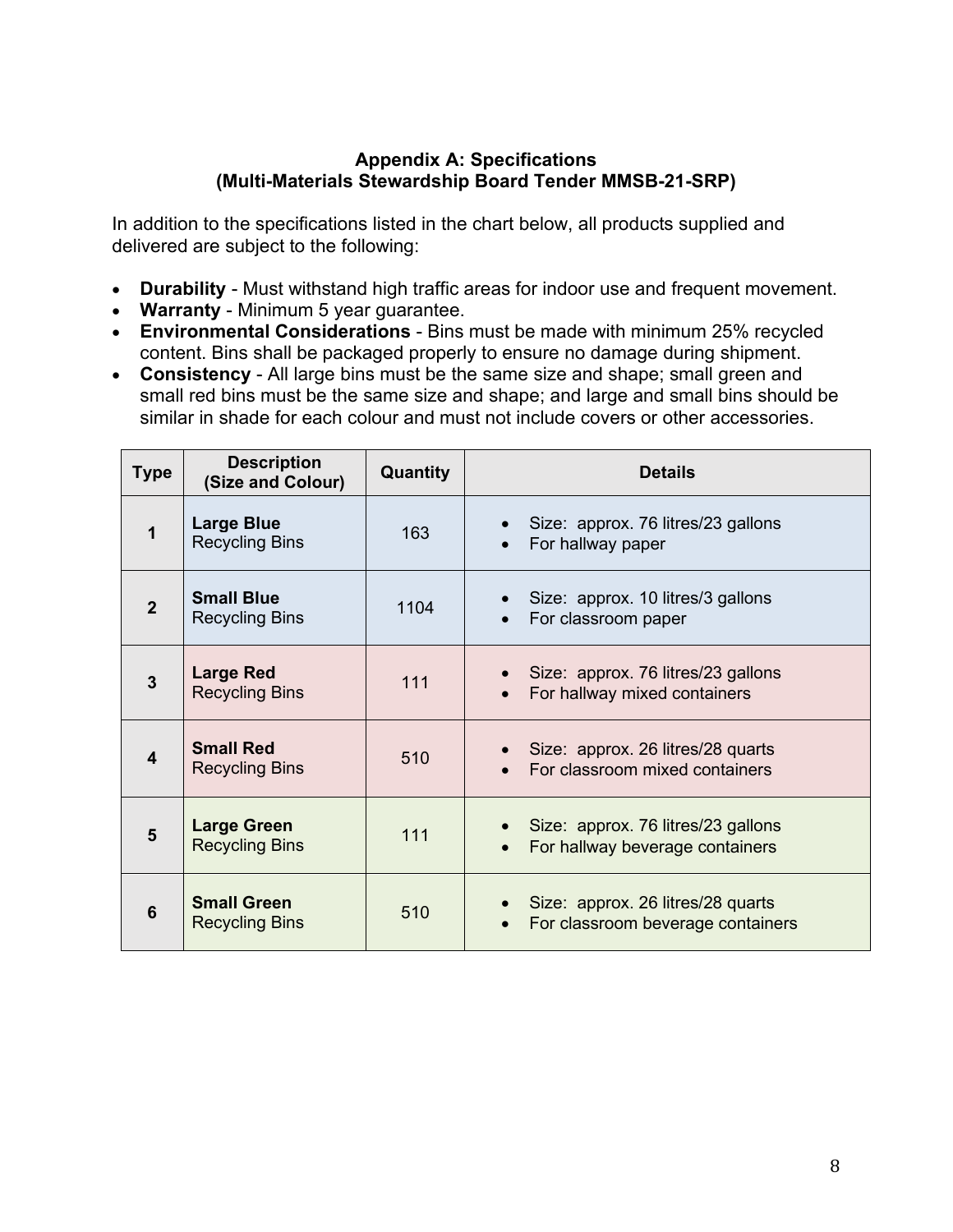## **Appendix B: Transportation Requirements (Multi-Materials Stewardship Board Tender MMSB-21-SRP)**

MMSB requires delivery of recycling bins, as outlined below, F.O.B. to the following destinations within six weeks of award of tender.

|                                                                         | <b>Type</b>    | Quantity |
|-------------------------------------------------------------------------|----------------|----------|
| <b>Location A:</b><br><b>Facilities - PAB Maintenance Shop</b>          | 1. Large Blue  | 19       |
| <b>Attention: Cody Standing</b>                                         | 2. Small Blue  | 127      |
| 185 Hardy's Arterial<br>Port Aux Basques, NL A0M 1C0                    | 3. Large Red   | 14       |
|                                                                         | 4. Small Red   | 57       |
|                                                                         | 5. Large Green | 14       |
|                                                                         | 6. Small Green | 57       |
| <b>Location B:</b><br><b>Facilities - Stephenville Maintenance Shop</b> | 1. Large Blue  | 49       |
| <b>Attention: Shane Dollimount</b>                                      | 2. Small Blue  | 376      |
| <b>76A West Street</b><br>Stephenville, NL A2N 3M8                      | 3. Large Red   | 35       |
|                                                                         | 4. Small Red   | 155      |
|                                                                         | 5. Large Green | 35       |
|                                                                         | 6 Small Green  | 155      |
| <b>Location C:</b><br><b>Facilities - SD Cook Building</b>              | 1. Large Blue  | 57       |
| <b>Attention: Monty McAuley</b>                                         | 2. Small Blue  | 346      |
| 4 Fern Street<br>Corner Brook, NL A2H 3A7                               | 3. Large Red   | 36       |
|                                                                         | 4. Small Red   | 191      |
|                                                                         | 5. Large Green | 36       |
|                                                                         | 6. Small Green | 191      |
| <b>Location D:</b><br><b>Facilities - Deer Lake Maintenance Shop</b>    | 1. Large Blue  | 38       |
| <b>Attention: Steve Jenniex</b>                                         | 2. Small Blue  | 255      |
| <b>Elwood Elementary</b><br>22A Farm Road                               | 3. Large Red   | 26       |
| Deer Lake, NL A8A 1J3                                                   | 4. Small Red   | 107      |
|                                                                         | 5. Large Green | 26       |
|                                                                         | 6. Small Green | 107      |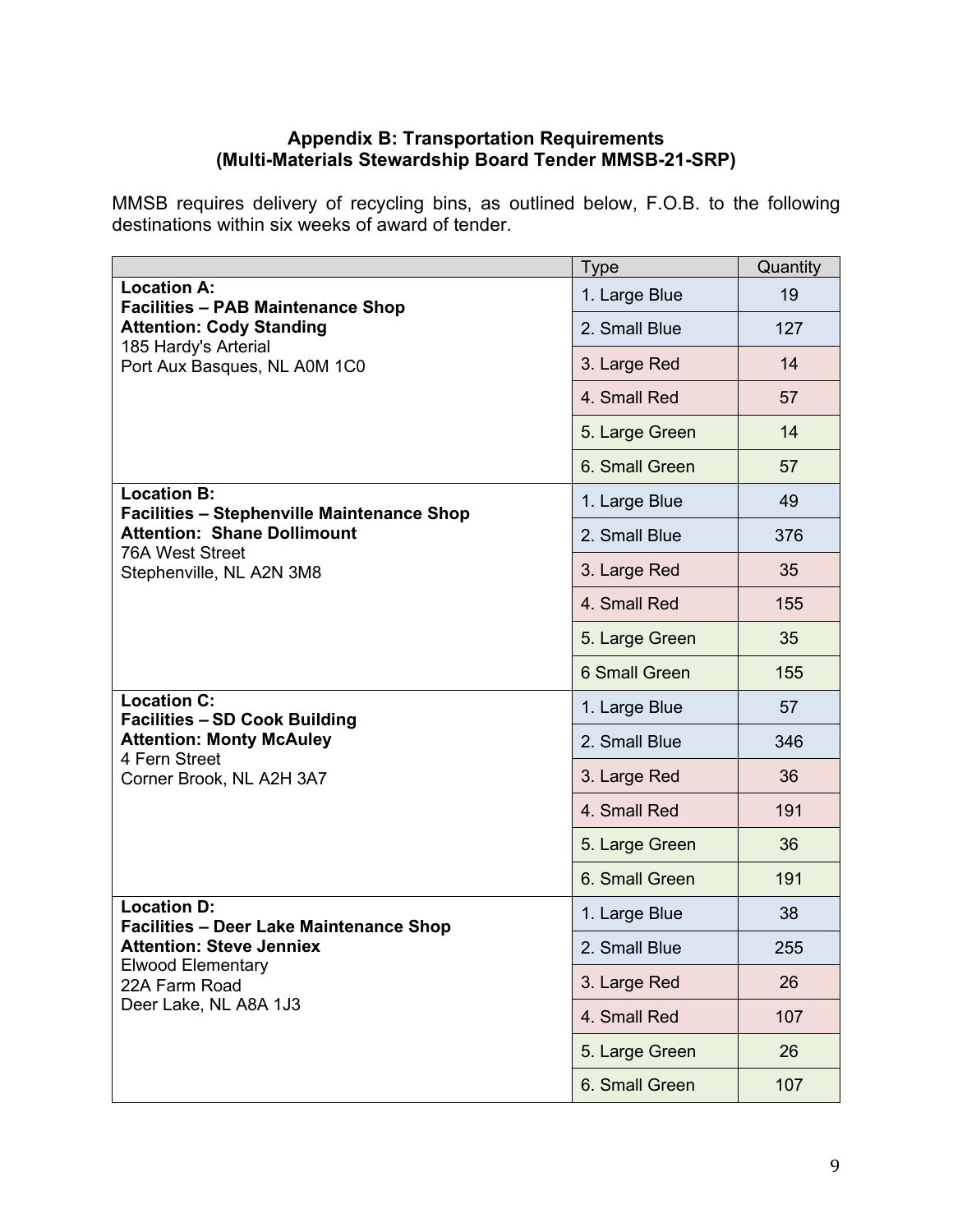#### **Appendix C: Tender Bid Form (Multi-Materials Stewardship Board Tender MMSB-21-SRP)**  (Page 1 of 3)

## **RE: Tender MMSB-2021-SRP Supply and Delivery of Recycling Bins**

To Whom It May Concern:

Having examined the tender document, **MMSB-21-SRP Supply and Delivery of Recycling Bins**, we, the undersigned, have read and understood all tender instructions and specifications and offer to provide all required materials and services, inclusive of transportation and delivery, in conformity, as outlined in the tender document for the prices quoted in this tender bid.

We undertake, if our bid is accepted, to supply and deliver all required materials and services in accordance with Sections 1 through 7 and Appendix A and B of the tender document **MMSB-21-SRP**.

We hereby acknowledge that MMSB may reject any and all tenders and that lowest tender may not necessarily be accepted.

We hereby acknowledge receipt of the following number of addenda:

# of Addenda **Initial** 

We have carefully read and understood the terms and conditions of the tender and we do hereby undertake to provide products and services as per these terms and conditions.

| Company            |          |                |  |
|--------------------|----------|----------------|--|
| Address            |          | Postal<br>Code |  |
| Email              |          | Phone          |  |
|                    |          |                |  |
| Signing<br>Officer | Position |                |  |
|                    |          |                |  |
| Signature          | Date     |                |  |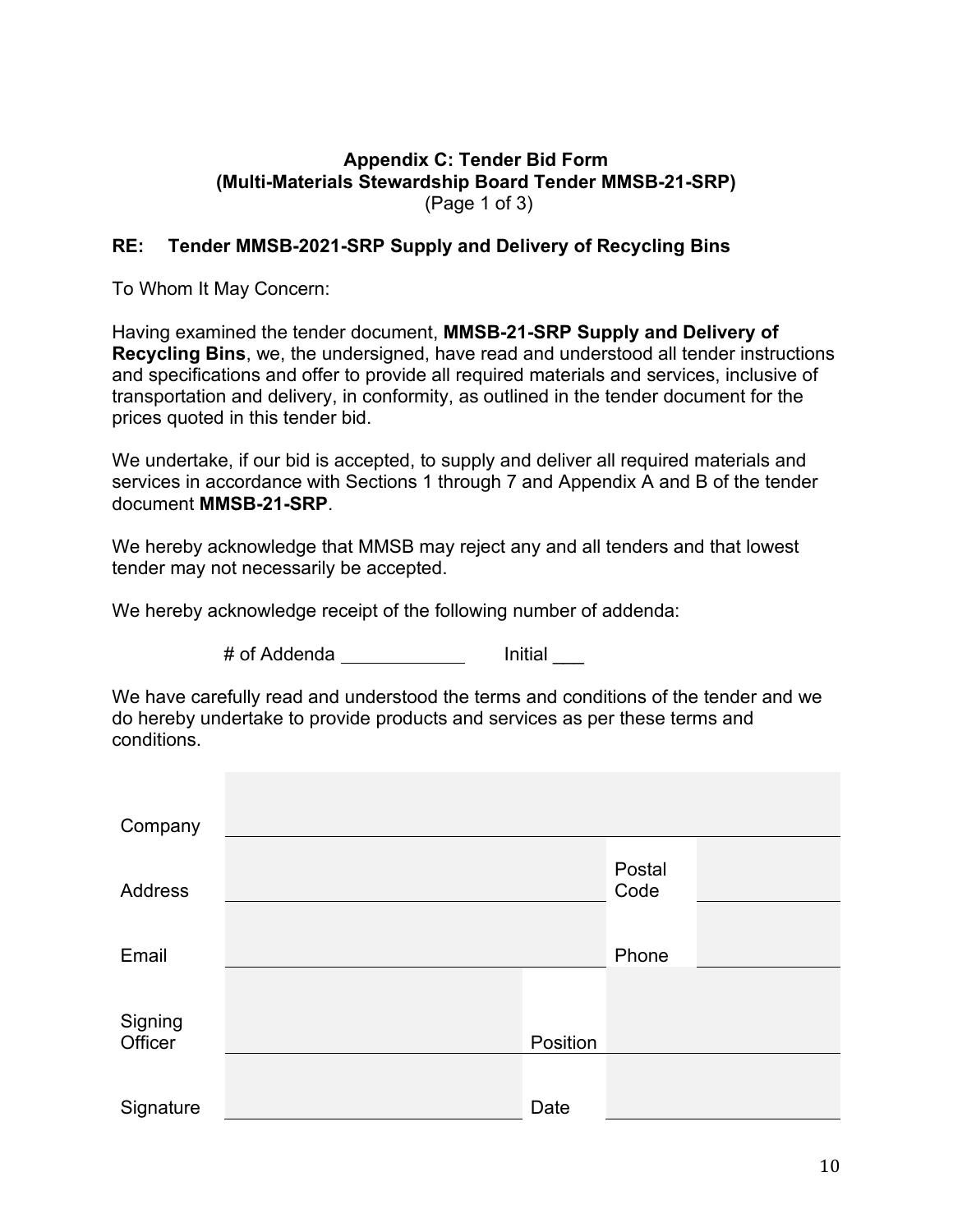# (Page 2 of 3)

I hereby certify that the recycling bins being submitted for this tender consideration either meet or exceed all specifications and requirements as identified in Appendix A. The Tender Bid Form shall include in the Price Chart, the cost of delivery of the recycling bins to the addresses listed In Appendix B within six weeks of award of tender.

| <b>Price Chart</b> |          |                                    |                                             |
|--------------------|----------|------------------------------------|---------------------------------------------|
| <b>Bin type</b>    | Quantity | <b>Unit Cost</b>                   | <b>Total cost</b><br>(quantity x unit cost) |
| <b>Location A:</b> |          |                                    |                                             |
| 1. Large Blue      | 19       |                                    |                                             |
| 2. Small Blue      | 127      |                                    |                                             |
| 3. Large Red       | 14       |                                    |                                             |
| 4. Small Red       | 57       |                                    |                                             |
| 5. Large Green     | 14       |                                    |                                             |
| 6. Small Green     | 57       |                                    |                                             |
|                    |          | <b>Total Price for Location A:</b> |                                             |
| <b>Location B:</b> |          |                                    |                                             |
| 1. Large Blue      | 49       |                                    |                                             |
| 2. Small Blue      | 376      |                                    |                                             |
| 3. Large Red       | 35       |                                    |                                             |
| 4. Small Red       | 155      |                                    |                                             |
| 5. Large Green     | 35       |                                    |                                             |
| 6. Small Green     | 155      |                                    |                                             |
|                    |          | <b>Total Price for Location B:</b> |                                             |
| <b>Location C:</b> |          |                                    |                                             |
| 1. Large Blue      | 57       |                                    |                                             |
| 2. Small Blue      | 346      |                                    |                                             |
| 3. Large Red       | 36       |                                    |                                             |
| 4. Small Red       | 191      |                                    |                                             |
| 5. Large Green     | 36       |                                    |                                             |
| 6. Small Green     | 191      |                                    |                                             |
|                    |          | <b>Total Price for Location C:</b> |                                             |
| <b>Location D:</b> |          |                                    |                                             |
| 1. Large Blue      | 38       |                                    |                                             |
| 2. Small Blue      | 255      |                                    |                                             |
| 3. Large Red       | 26       |                                    |                                             |
| 4. Small Red       | 107      |                                    |                                             |
| 5. Large Green     | 26       |                                    |                                             |
| 6. Small Green     | 107      |                                    |                                             |
|                    |          | <b>Total Price for Location D:</b> |                                             |
|                    |          | <b>Total Tendered Price</b>        |                                             |
|                    |          | $(A+B+C+D)$ :                      |                                             |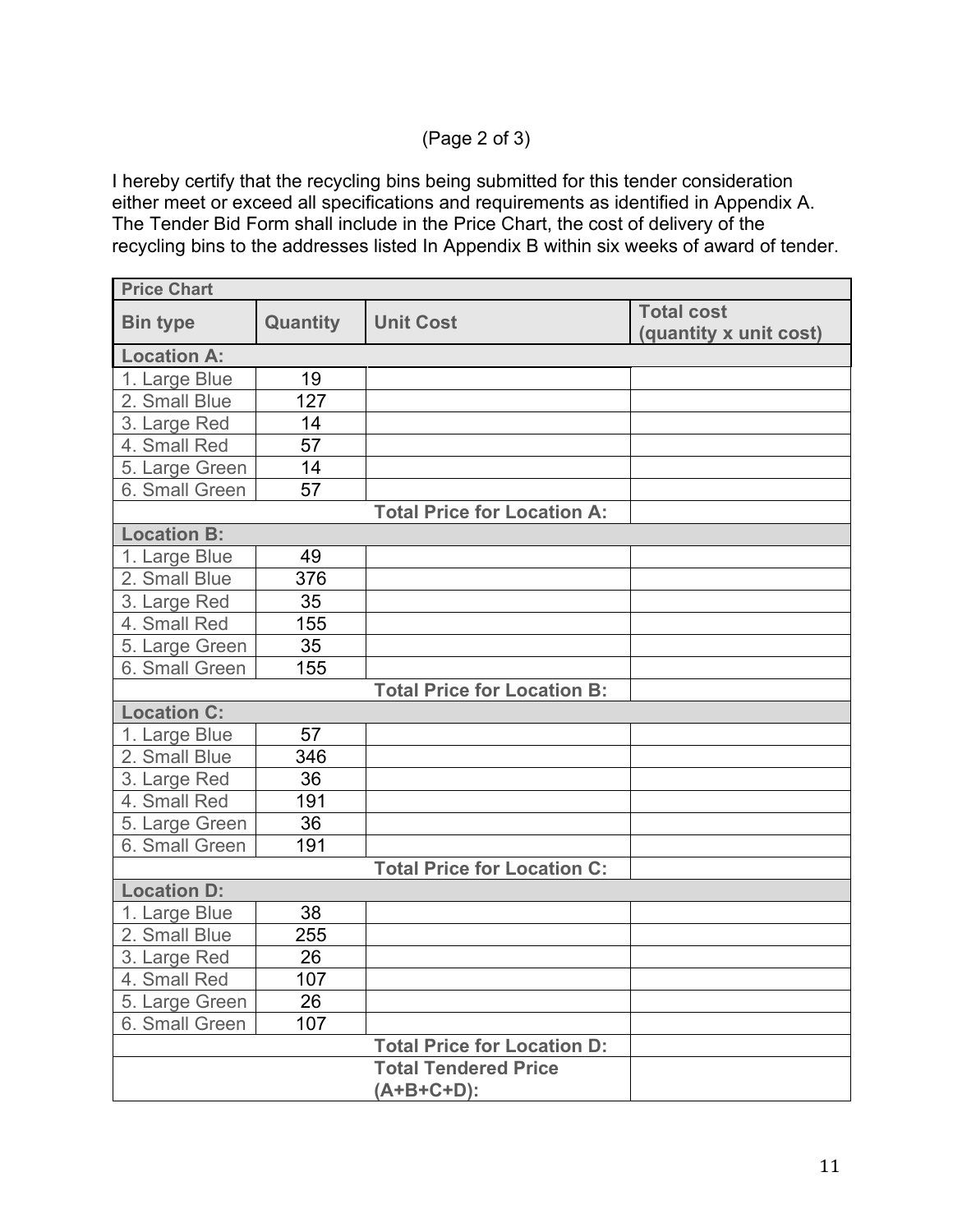(Page 3 of 3)

Prices tendered above include transportation and delivery costs and are HST or other sales tax exclusive.

Signature of Proponent:

| Company        |          |                |  |
|----------------|----------|----------------|--|
| <b>Address</b> |          | Postal<br>Code |  |
| Email          |          | Phone          |  |
| Signing        |          |                |  |
| Officer        | Position |                |  |
| Signature      | Date     |                |  |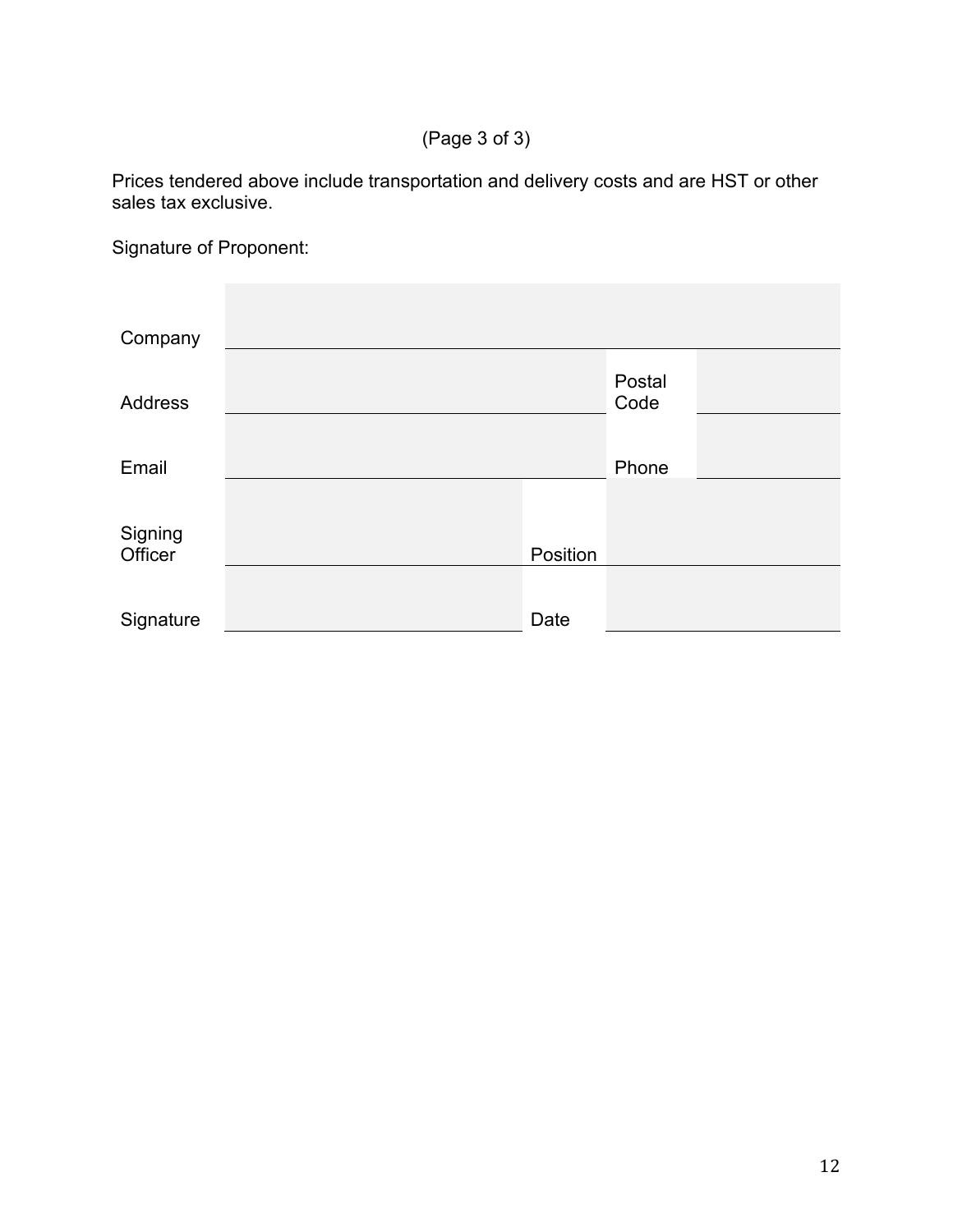

**Invitation to Tender Supply and Delivery of Recycling Bins Tender MMSB-21-SRP**

**February 11, 2021**

#### **A D D E N D U M # 1**

The following sections of Tender Document # **MMSB-21-SRP** have been amended as follows:

#### **Title Page has been deleted and replaced with the following:**

**Tender MMSB-21-SRP**

The Multi-Materials Stewardship Board invites tenders for the following:

#### **Supply and Delivery of Recycling Bins**

| Closing Date:   | 3:00 P.M., Thursday, February 25, 2021 (NST) |
|-----------------|----------------------------------------------|
| Tender Opening: | 4:00 P.M., Thursday, February 25, 2021 (NST) |

Direct Inquiries to: Julia Canning

709-757-3695 jcanning@mmsb.nl.ca

Tender bids must be submitted via email, clearly marked with the tender number and contents no later than the closing date and time listed above. **Tender name and number must be clearly visible on document and in email subject line.**

Tender bids must be entitled:

**Tender MMSB-21-SRP Supply and Delivery of Recycling Bins Multi-Materials Stewardship Board (MMSB) Attn: Julia Canning**

Tender bids must be submitted via electronic mail to both:

**Julia Canning [jcanning@mmsb.nl.ca](mailto:jcanning@mmsb.nl.ca) Jackie O'Brien**

**[jobrien@mmsb.nl.ca](mailto:jobrien@mmsb.nl.ca)**